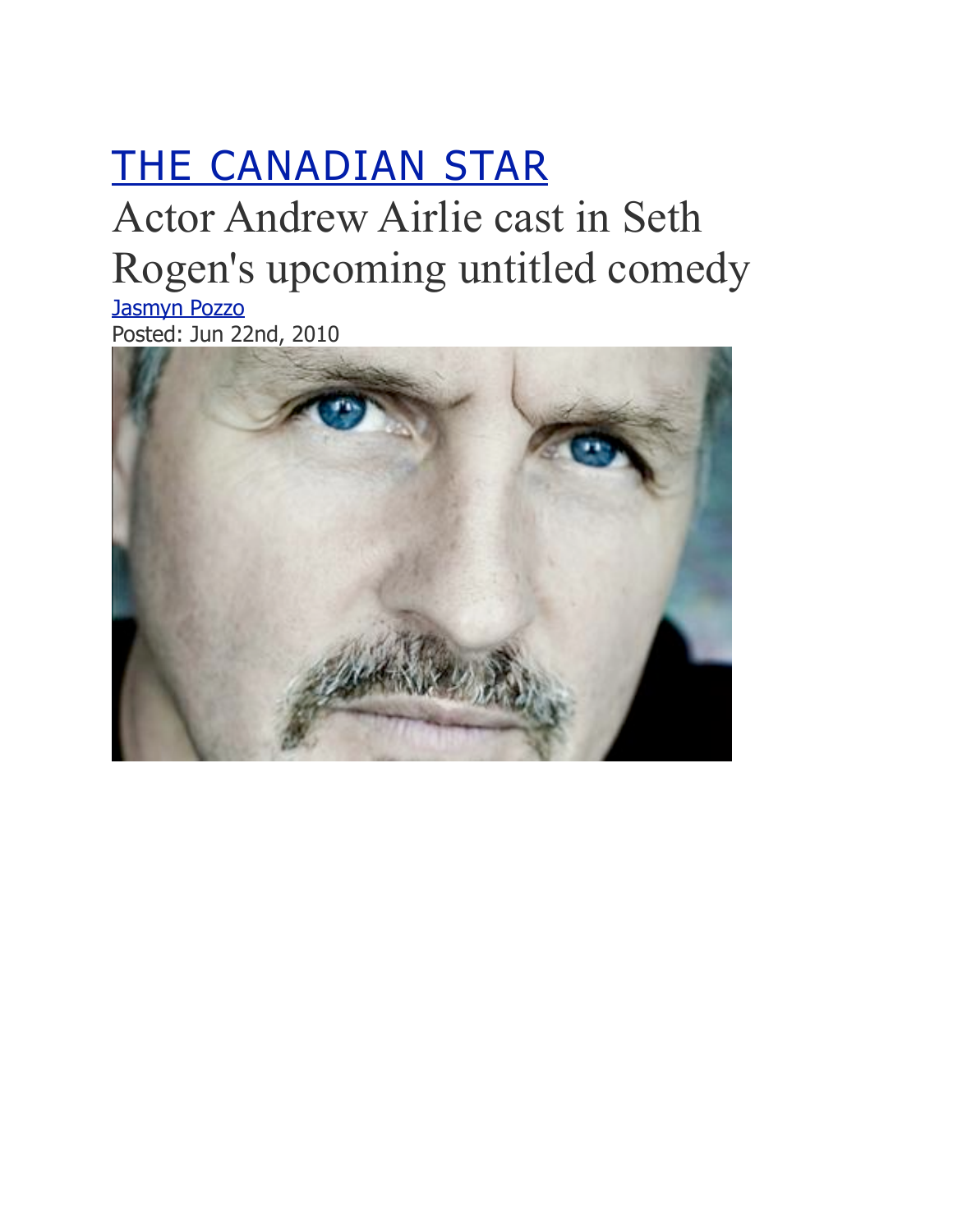

Inspiring actor Andrew Airlie has worked on over 100 television and feature film projects during his extensive acting career, and isn't slowing down anytime soon. Coming up next for Andrew is the role of Dr. Ross in the highly anticipated feature film 'Untitled Seth Rogen Project' starring Rogen and Joseph Gordon-Levitt. The film follows Adam Schwartz (Gordon-Levitt) and his best friend Seth (Rogen). After being diagnosed with a rare type of cancer, Adam is forced to come to terms with the overwhelming challenge of beating cancer, and learning to appreciate what he has in life. Andrew, as Dr. Ross, is Adam's oncologist with an unorthodox bedside manner.

Andrew will also be seen on the small screen this fall, appearing in the CW's new television series 'Hellcats'. He also plays Professor Harris in 'Dear Mr. Gacy' a true story from the producer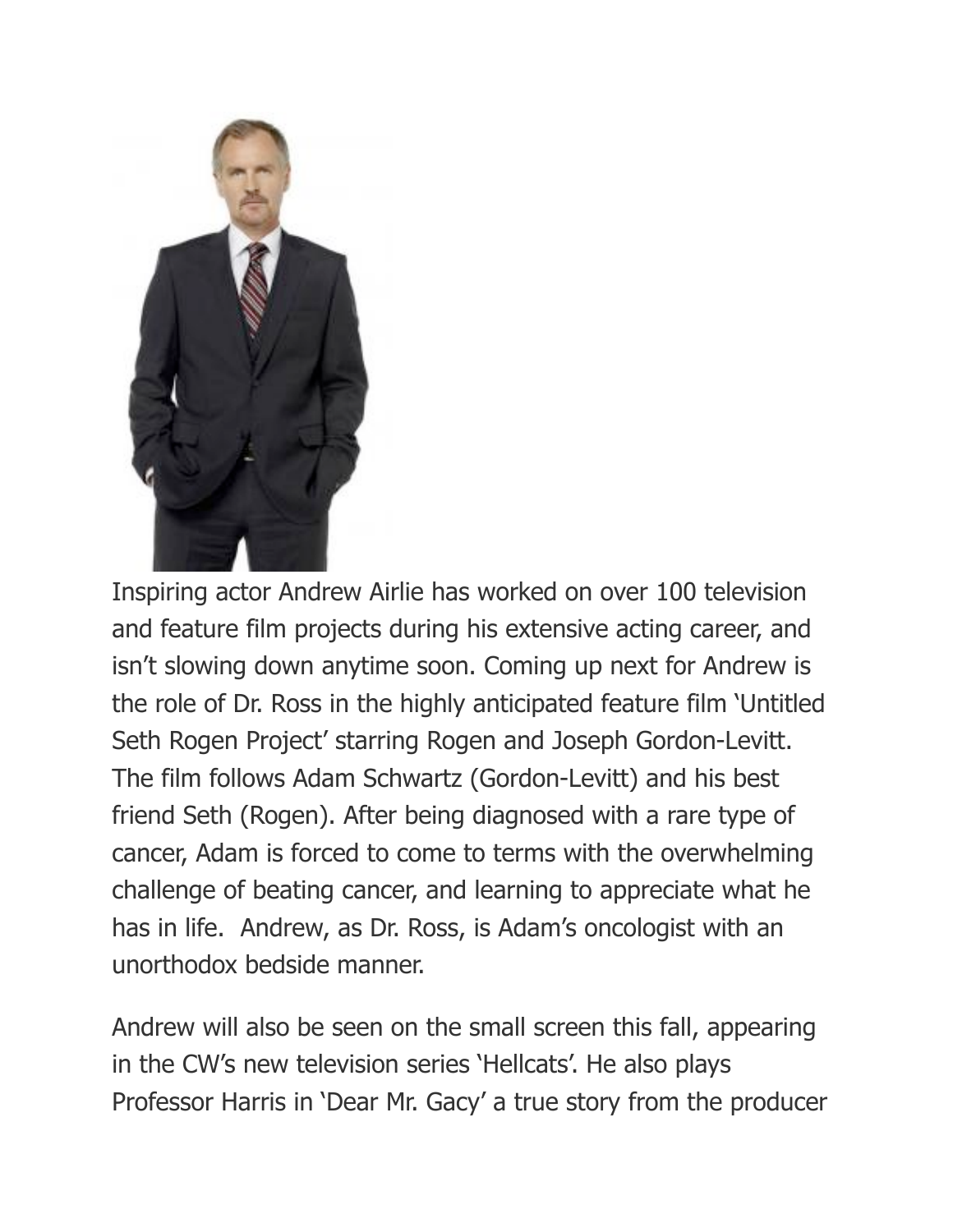of 'Monster', starring Charlize Theron. The drama is based on the experiences of 18-year-old college student Jason Moss and his relationship with notorious serial killer John Wayne Gacy.

The in-demand actor is also currently working on an MOW entitled 'Killer Mountain', also starring Emmanuelle Vaugier and Aaron Douglas. Andrew plays Walter Burton, a wealthy industrialist who sponsors a climbing expedition in Bhutan. The mission goes awry and he has to hire another expert climber to rescue the members of the first climb team. With ulterior motives at play, danger and mayhem ensue. 'Killer Mountain' is produced by Chris Bartleman and Jeff Schenck, and directed by Sheldon Wilson. Filming is taking place in Hope and Squamish, British Columbia, this spring.

One of the roles that Andrew is most proud of is his recurring role as Mike Goss on ABC/CTV's 'Defying Gravity'. The program followed the adventures of eight astronauts onboard the international spacecraft Antares, on its 6 year mission through the solar system. The lives of the astronauts onboard are constantly recorded and broadcast back to Earth, both as part of an ongoing documentary and as part of mission monitoring. Mike Goss is at the centre of the mission's true purpose, a secret that he hides from the astronauts until after the mission is launched.

Born in Glasgow, Scotland, Andrew moved to Toronto, before putting down roots in Vancouver. The well-rounded performer completed a number of impressive scholarly programs before